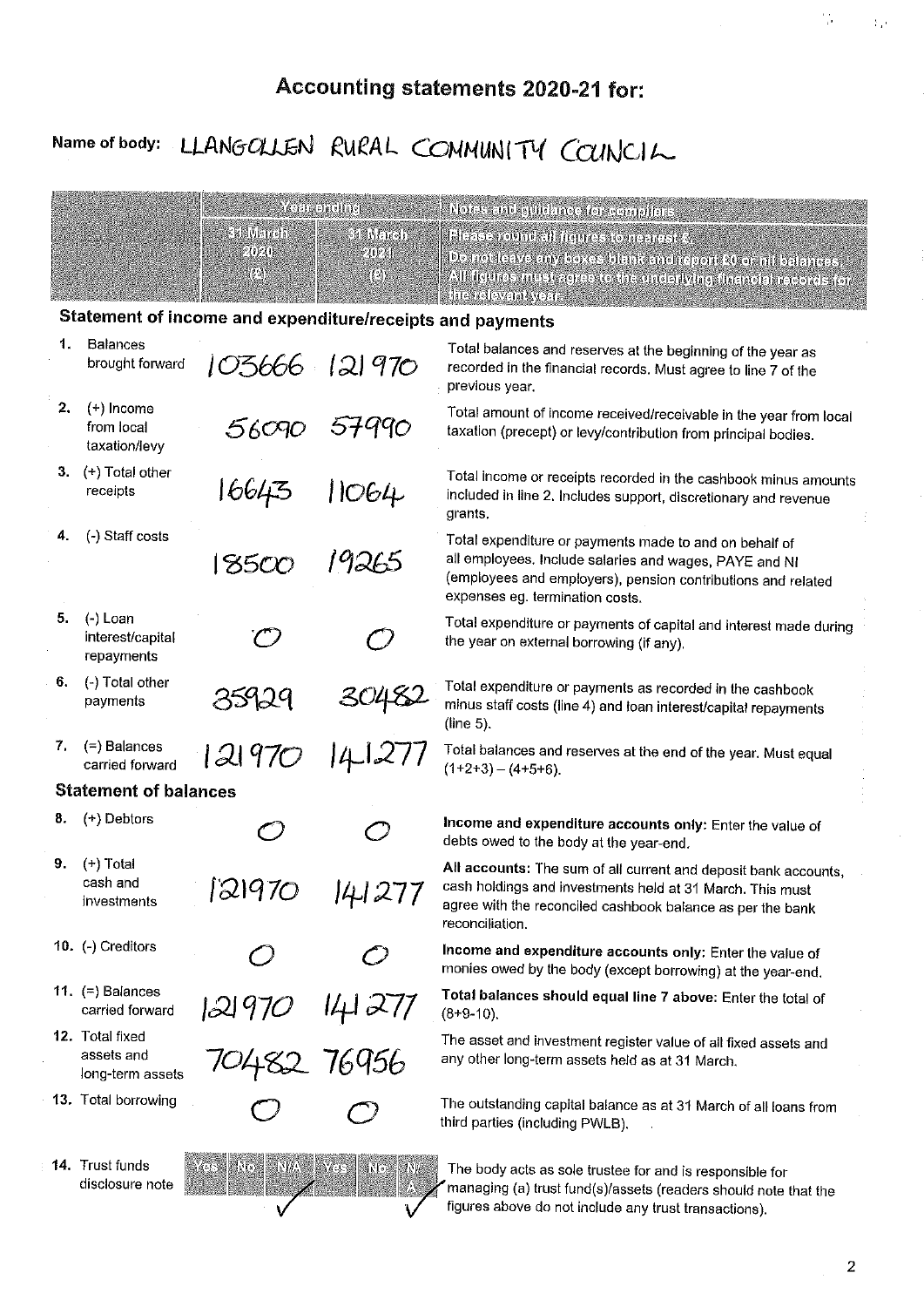### **Annual Governance Statement**

We acknowledge as the members of the Council/Board/Committee, our responsibility for ensuring that there is a sound system of internal control, including the preparation of the accounting statements. We confirm, to the best of our knowledge and belief, with respect to the accounting statements for the year ended 31 March 2021, that:

 $\mathbb{Q}^{\mathbb{Z}}$ 

 $T_{\rm eff}$ 

|    |                                                                                                                                                                                                                                                                                                                                 | $\alpha_0$ perik $\theta$<br>into<br>潘子 | <b>YES' manns that the</b><br>Goungil/Board/Gommittee                                                                                                                     | Patente de |
|----|---------------------------------------------------------------------------------------------------------------------------------------------------------------------------------------------------------------------------------------------------------------------------------------------------------------------------------|-----------------------------------------|---------------------------------------------------------------------------------------------------------------------------------------------------------------------------|------------|
|    | 1. We have put in place arrangements for:<br>effective financial management during the year;<br>and<br>the preparation and approval of the accounting<br>۰<br>statements.                                                                                                                                                       |                                         | Properly sets its budget and<br>manages its money and prepares<br>and approves its accounting<br>statements as prescribed by law.                                         | 6, 12      |
|    | 2. We have maintained an adequate system of internal<br>control, including measures designed to prevent<br>and detect fraud and corruption, and reviewed its<br>effectiveness.                                                                                                                                                  |                                         | Made proper arrangements<br>and accepted responsibility for<br>safeguarding the public money<br>and resources in its charge.                                              | 6, 7       |
|    | 3. We have taken all reasonable steps to assure<br>ourselves that there are no matters of actual or<br>potential non-compliance with laws, regulations and<br>codes of practice that could have a significant<br>financial effect on the ability of the Council/Board/<br>Committee to conduct its business or on its finances. |                                         | Has only done things that it has<br>the legal power to do and has<br>conformed to codes of practice and<br>standards in the way it has done so.                           | 6          |
|    | 4. We have provided proper opportunity for the<br>exercise of electors' rights in accordance with the<br>requirements of the Accounts and Audit (Wales)<br>Regulations 2014.                                                                                                                                                    |                                         | Has given all persons interested<br>the opportunity to inspect the body's<br>accounts as set out in the notice of<br>audit.                                               | 6, 23      |
| 5. | We have carried out an assessment of the risks<br>facing the Council/Board/Committee and taken<br>appropriate steps to manage those risks, including<br>the introduction of internal controls and/or external<br>insurance cover where required.                                                                                |                                         | Considered the financial and other<br>risks it faces in the operation of<br>the body and has dealt with them<br>properly.                                                 | 6, 9       |
|    | 6. We have maintained an adequate and effective<br>system of internal audit of the accounting records<br>and control systems throughout the year and have<br>received a report from the internal auditor.                                                                                                                       |                                         | Arranged for a competent person,<br>independent of the financial controls<br>and procedures, to give an<br>objective view on whether these<br>meet the needs of the body. | 6, 8       |
|    | 7. We have considered whether any litigation,<br>liabilities or commitments, events or transactions,<br>occurring either during or after the year-end, have a<br>financial impact on the Council/Board/Committee<br>and, where appropriate, have included them on the<br>accounting statements.                                 |                                         | Disclosed everything it should have<br>about its business during the year<br>including events taking place after<br>the year-end if relevant.                             | 6          |
|    | 8. We have taken appropriate action on all matters<br>raised in previous reports from internal and external<br>audit.                                                                                                                                                                                                           |                                         | Considered and taken<br>appropriate action to address<br>issues/weaknesses brought to its<br>attention by both the internal and<br>external auditors.                     | 6, 8, 23   |
|    | 9. Trust funds $-$ in our capacity as trustee, we have:<br>$\bullet$ a discharged our responsibility in relation to the<br>accountability for the fund(s) including financial<br>reporting and, if required, independent<br>examination or audit.                                                                               | No<br>n w                               | Has met all of its responsibilities<br>where it is a sole managing trustee<br>of a local trust or trusts.                                                                 | 3,6        |
|    | * Please provide explanations to the external auditor on a separate sheet for each 'no' response given; and describe what action is<br>being taken to address the weaknesses identified.                                                                                                                                        |                                         |                                                                                                                                                                           |            |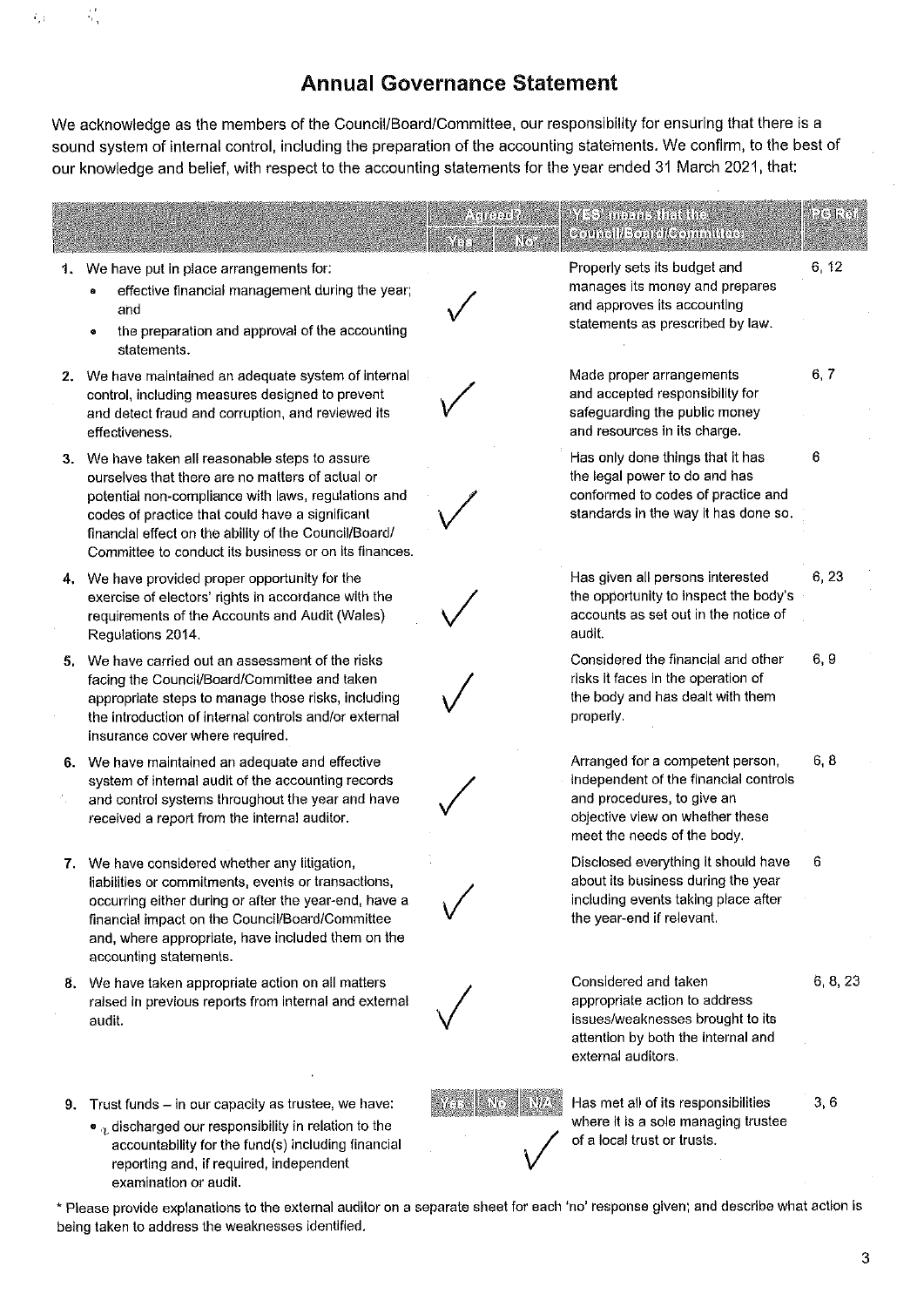### **Additional disclosure notes\***

The following information is provided to assist the reader to understand the accerniting statement and/or the Annual **Severague: Sateman** 

### 1. Expenditure under S137 Local Government Act 1972 and S2 Local Government Act 2000

Section 137(1) of the 1972 Act permits the Council to spend on activities for which it has no other specific powers if the Council considers that the expenditure is in the Interests of, and will bring direct benefit to, the area or any part of it, or all or some of its inhabitants, providing that the benefit is commensurate with the expenditure. Section 137(3) also permits the Council to incur expenditure for certain charitable and other purposes. The maximum expenditure that can be incurred under both section 137(1) and (3) for the financial year 2020-21 was £8.32 per elector.

In 2020-21, the Council made payments totalling £ | 000 - 00 \_ under section 137. These payments are included within 'Other payments' in the Accounting Statement.

| I |  |
|---|--|

 $3.$ 

\* Include here any additional disclosures the Council considers necessary to aid the reader's understanding of the accounting statement and/or the annual governance statement.

### **Council/Committee approval and certification**

The Council/Committee is responsible for the preparation of the accounting statements and the annual governance statement in accordance with the requirements of the Public Audit (Wales) Act 2004 (the Act) and the Accounts and Audit (Wales) Regulations 2014

#### **Certification by the RFO**

I certify that the accounting statements contained in this Annual Return presents fairly the financial position of the Council/Board/ Committee, and its income and expenditure, or properly presents receipts and payments, as the case may be, for the year ended 31 March 2021.

RFO signature: 0 Name: J. ANDREA EVANS  $156$ June 2021 Date:

#### Approval by the Council/Board/Committee

I confirm that these accounting statements and Annual Governance Statement were approved by the Council/Board/Committee under minute reference:

Minute ref: 8/21/16<br>Chair signature: 6 yed<br>Name: CHR. E. MORRIS<br>Date: 1st JUNR2002

 $\mathcal{E}^{\mathcal{A}}$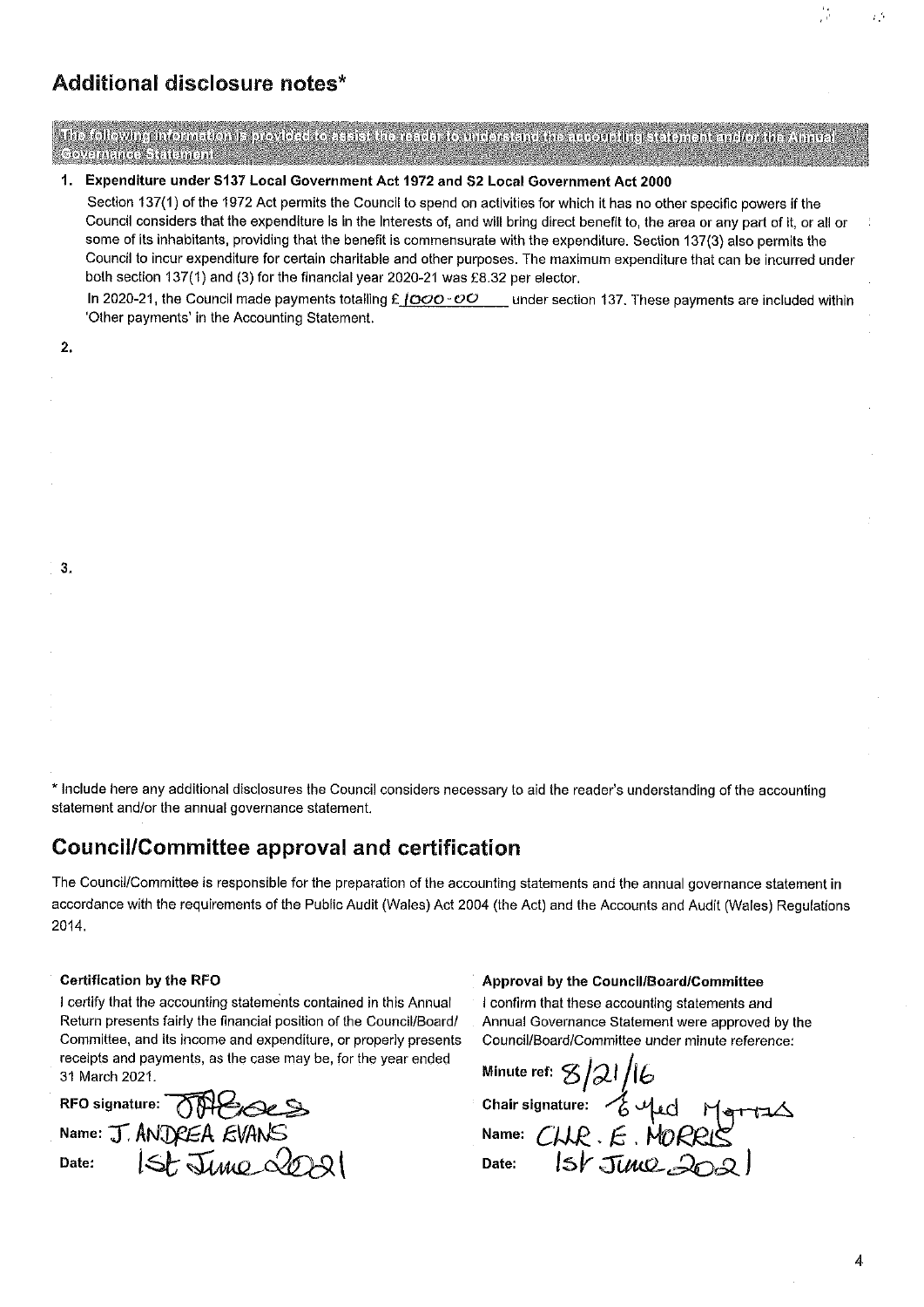### **Auditor General for Wales' Audit Certificate and report**

I report in respect of my audit of the accounts under section 13 of the Act, whether any matters that come to my attention give cause for concern that relevant legislation and regulatory requirements have not been met. My audit has been conducted in accordance with guidance issued by the Auditor General for Wales.

I certify that I have completed the audit of the Annual Return for the year ended 31 March 2021 of:

#### **Llangollen Rural Community Council**

### **Auditor General's report**

#### **Audit opinion**

On the basis of my review, in my opinion no matters have come to my attention giving cause for concern that in any material respect, the information reported in this Annual Return:

- has not been prepared in accordance with proper practices;
- that relevant legislation and regulatory requirements have not been met;
- is not consistent with the Council's/Committee's governance arrangements; and
- that the Council/Committee does not have proper arrangements in place to secure economy, efficiency and effectiveness in its use of resources.

#### **Other matters arising and recommendations**

I draw the Council's attention to the following matters and recommendations arising from my audit:

• The Council has carried forward reserves of £141,277, compared to its annual precept of £57,990. Although there has been a significant increase in 2020-21 due to COVID19, the closing balances have been steadily increasing for a number of years. Included in this total are earmarked reserves of £78,145. However, these are largely for unidentified future works at specific sites. The Local Government Finance Act 1992 only allows the Council to set a precept to fund planned expenditure and requires it to take its reserves into account when setting the precept. To ensure that it sets a lawful precept, we recommend that, when setting its 2022-23 budget and precept, the Council reviews its reserves and its plans to apply these reserves.

| Corpele Fran                                       | Date: 09/03/2022 |
|----------------------------------------------------|------------------|
| Deryck Evans, Audit Manager, Audit Wales           |                  |
| For and on behalf of the Auditor General for Wales |                  |

**\*** Delete as appropriate.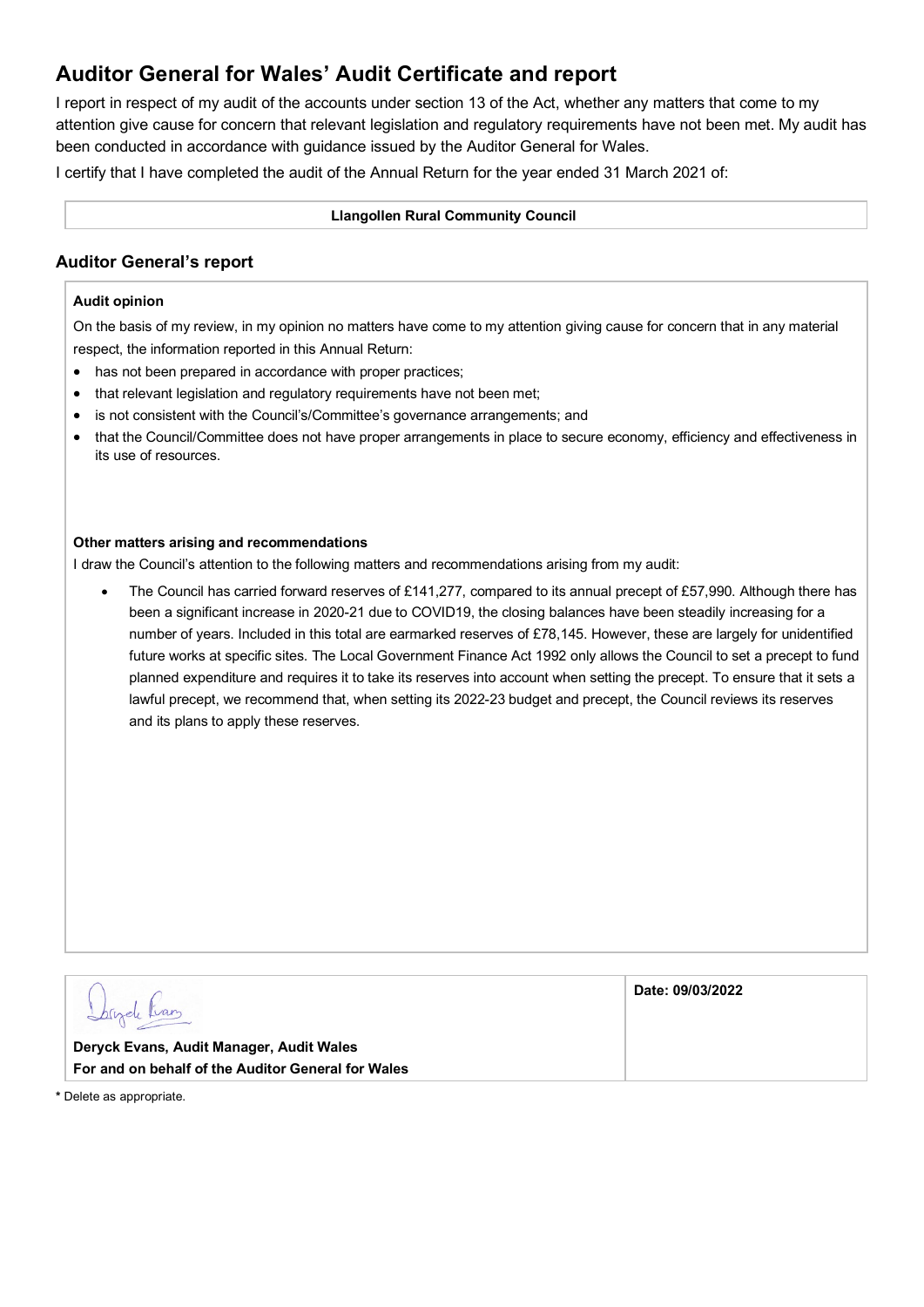### Annual internal audit report to:

### Name of body: | LLANGOLLEN RURAL COMMUNITY COUNCIL

The Council/Board/Committee's internal audit, acting independently and on the basis of an assessment of risk, has included carrying out a selective assessment of compliance with relevant procedures and controls expected to be in operation during the financial year ending 31 March 2021.

The internal audit has been carried out in accordance with the Council/Board/Committee's needs and planned coverage. On the basis of the findings in the areas examined, the internal audit conclusions are summarised in this table. Set out below are the objectives of internal control and the internal audit conclusions on whether, in all significant respects, the following control objectives were being achieved throughout the financial year to a standard adequate to meet the needs of the Council/Board/Committee.

|    |                                                                                                                                                                                                     | Agreed? |    |    |                              | Outline of work undertaken as part of                                                          |  |  |
|----|-----------------------------------------------------------------------------------------------------------------------------------------------------------------------------------------------------|---------|----|----|------------------------------|------------------------------------------------------------------------------------------------|--|--|
|    |                                                                                                                                                                                                     | Yes     | No | NØ | Not<br>covered <sup>**</sup> | the internal audit (NB not required if<br>detailed internal audit report presented<br>to body) |  |  |
|    | 1. Appropriate books of account have<br>been properly kept throughout the<br>year.                                                                                                                  |         |    |    |                              |                                                                                                |  |  |
|    | 2. Financial regulations have been<br>met, payments were supported by<br>invoices, expenditure was approved<br>and VAT was appropriately<br>accounted for.                                          |         |    |    |                              |                                                                                                |  |  |
| З. | The body assessed the significant<br>risks to achieving its objectives<br>and reviewed the adequacy of<br>arrangements to manage these.                                                             |         |    |    |                              |                                                                                                |  |  |
| 4. | The annual precept/levy/resource<br>demand requirement resulted from<br>an adequate budgetary process,<br>progress against the budget was<br>regularly monitored, and reserves<br>were appropriate. |         |    |    |                              |                                                                                                |  |  |
|    | 5. Expected income was fully<br>received, based on correct prices,<br>properly recorded and promptly<br>banked, and VAT was appropriately<br>accounted for.                                         |         |    |    |                              |                                                                                                |  |  |
|    | 6. Petty cash payments were<br>properly supported by receipts,<br>expenditure was approved and<br>VAT appropriately accounted for.                                                                  |         |    |    |                              | NO PET<br>CASL-1                                                                               |  |  |
|    | 7. Salaries to employees and<br>allowances to members were paid<br>in accordance with minuted<br>approvals, and PAYE and NI<br>requirements were properly applied.                                  |         |    |    |                              |                                                                                                |  |  |
|    | 8. Asset and investment registers<br>were complete, accurate,<br>and properly maintained.                                                                                                           |         |    |    |                              |                                                                                                |  |  |

÷